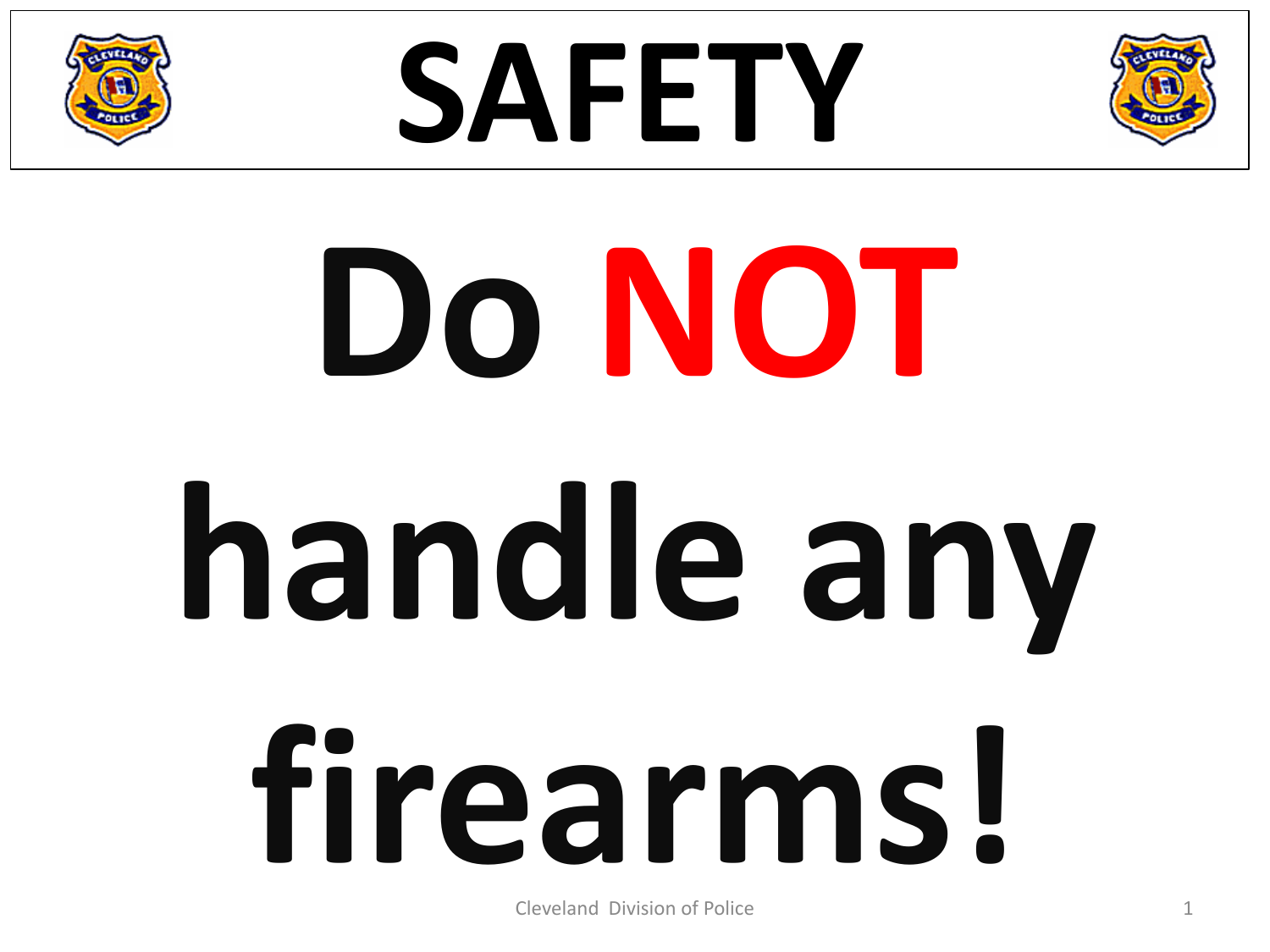





# **ALL weapons will**  be cleared on the **firing line at the same time.**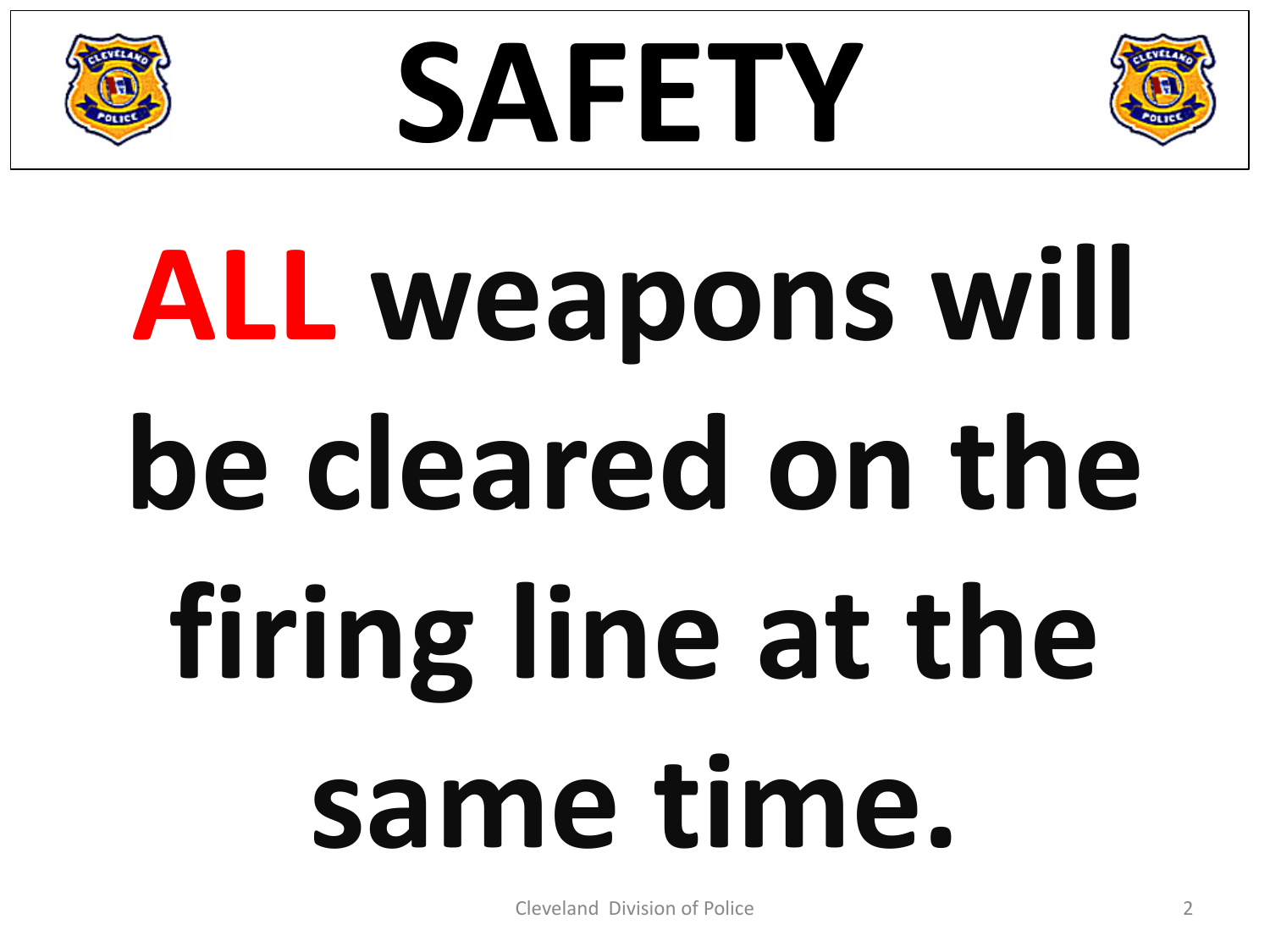





# **Please make sure you SIGN-IN. BOTH the Sign-in Sheet & the Book.**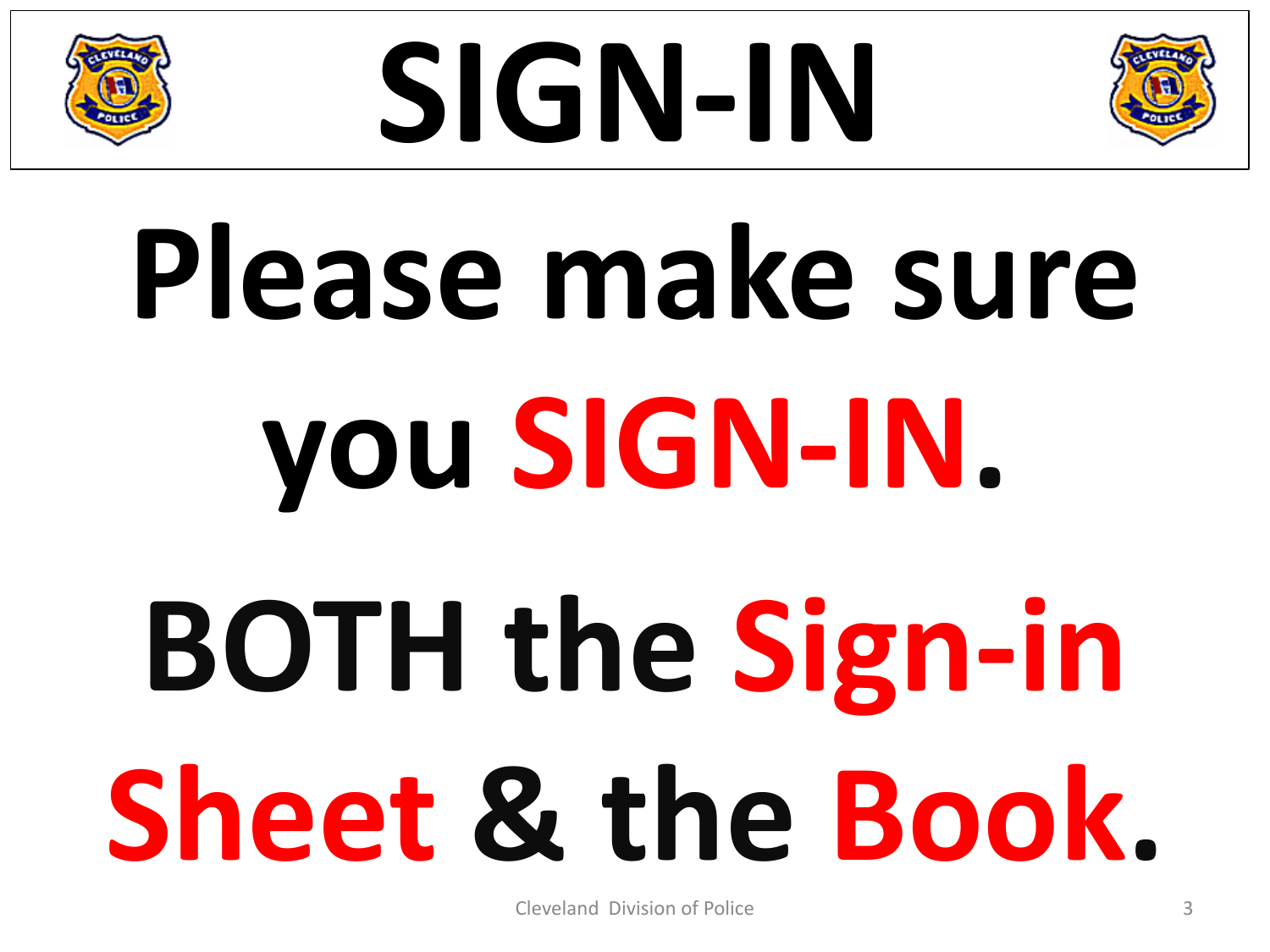

#### **BE READY**



### **Please ensure you are dressed and ready for training.**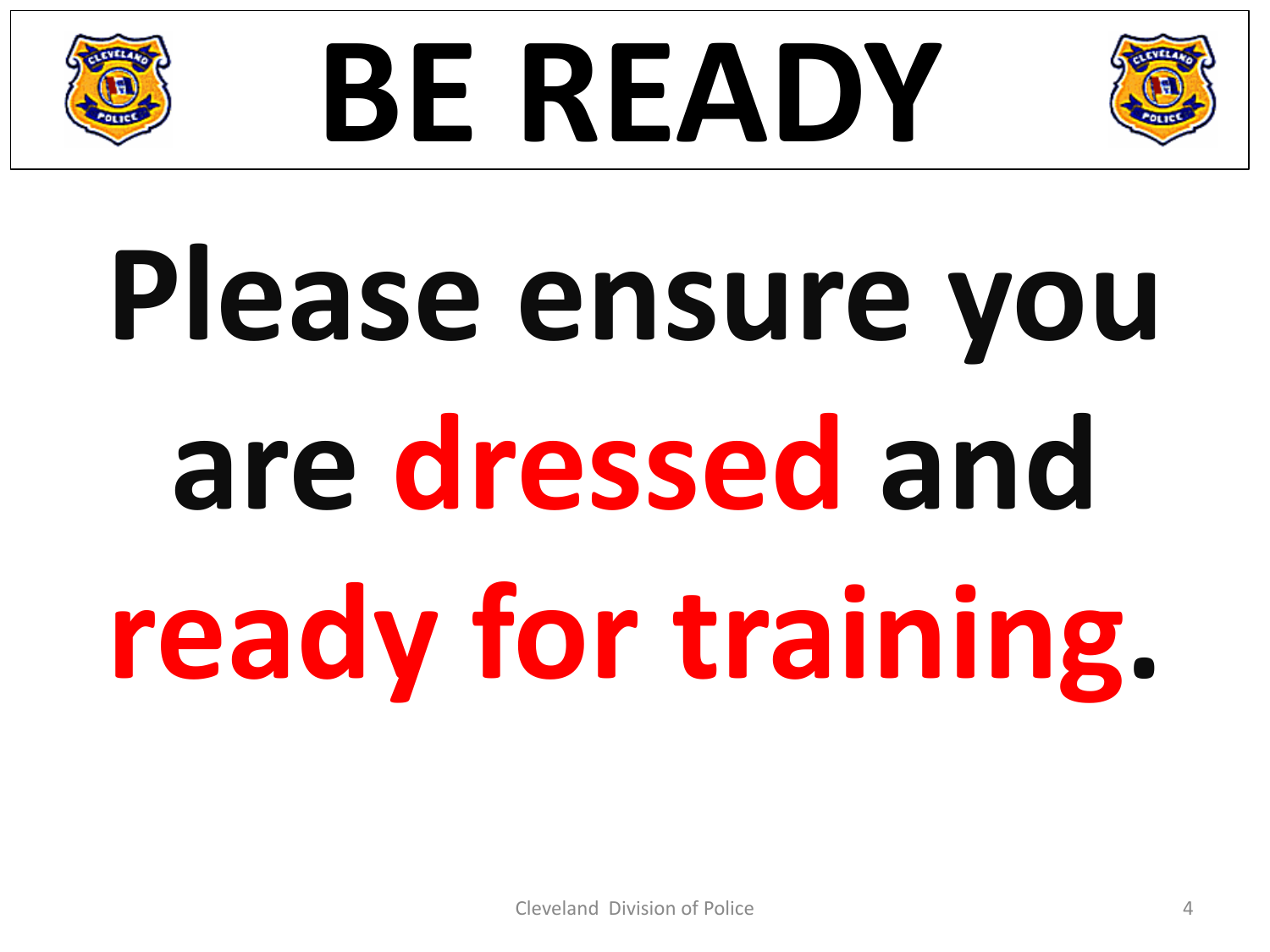





# **Put your gun belt and vest on now, so you are ready for training.**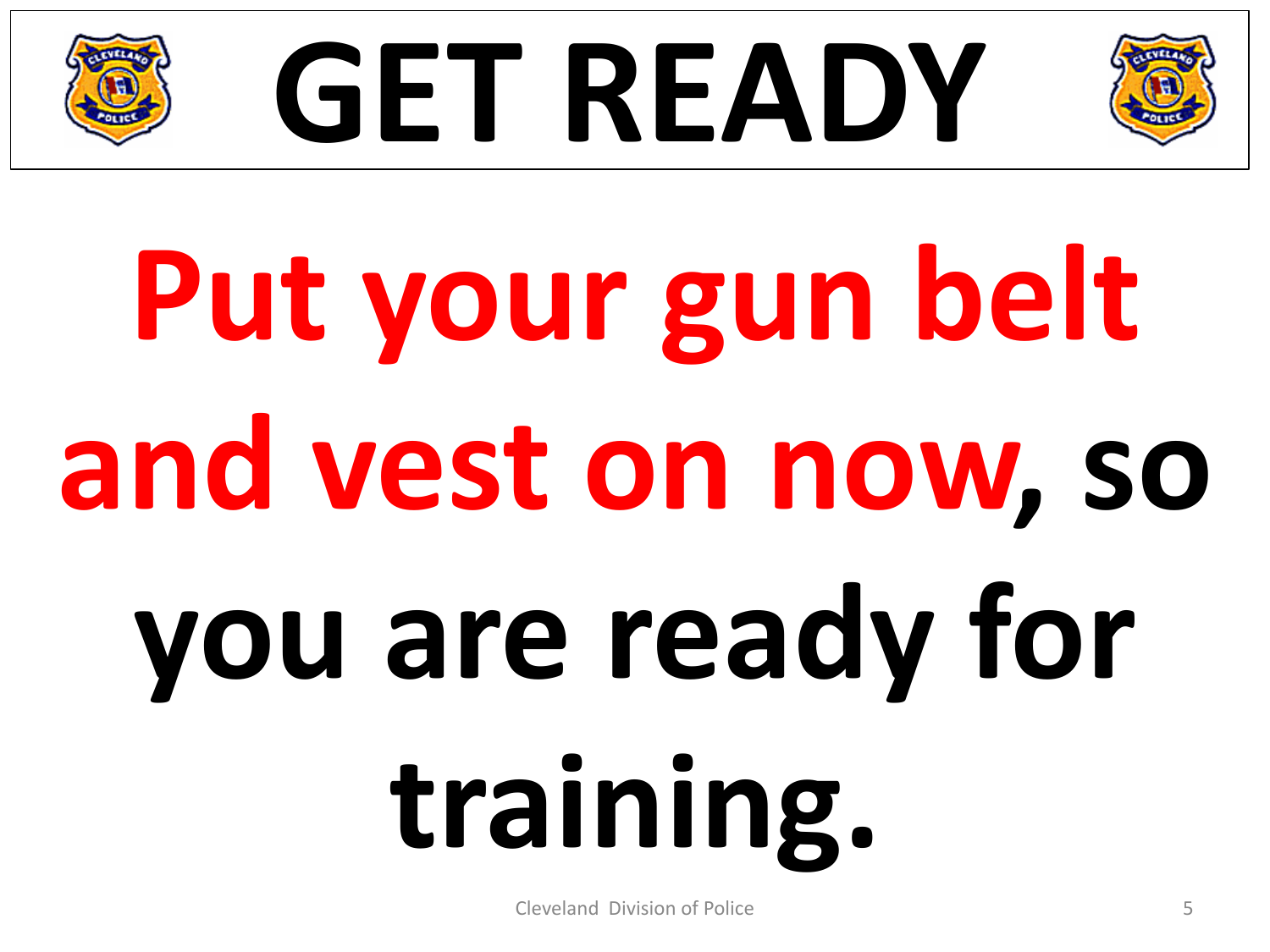

# **You need to have your fully loaded Glock (holstered) & ALL issued ammo.**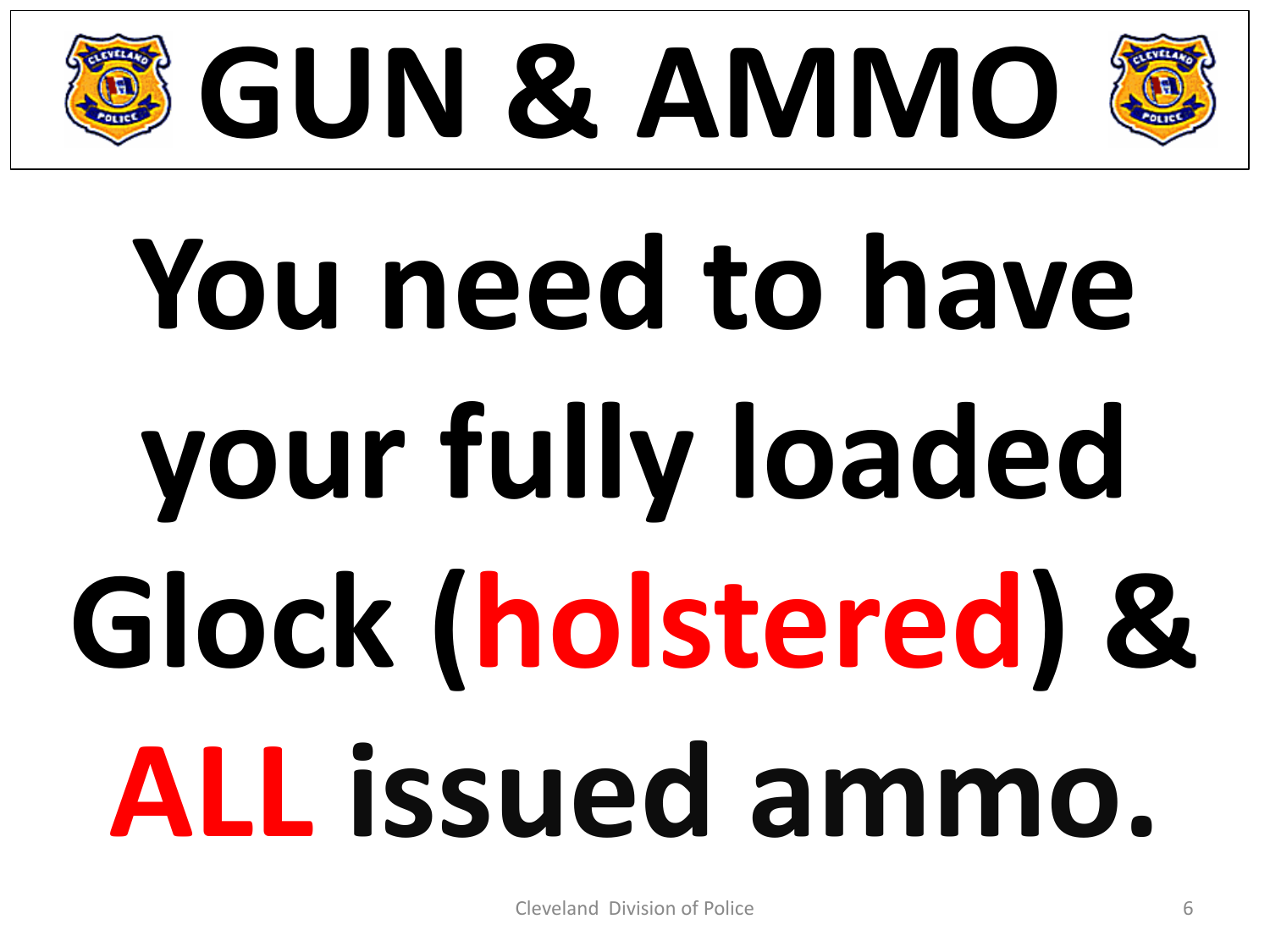#### **GET the GEAR**

# **If your gear is in the car, GO GET IT NOW & PUT IT ON, before we start**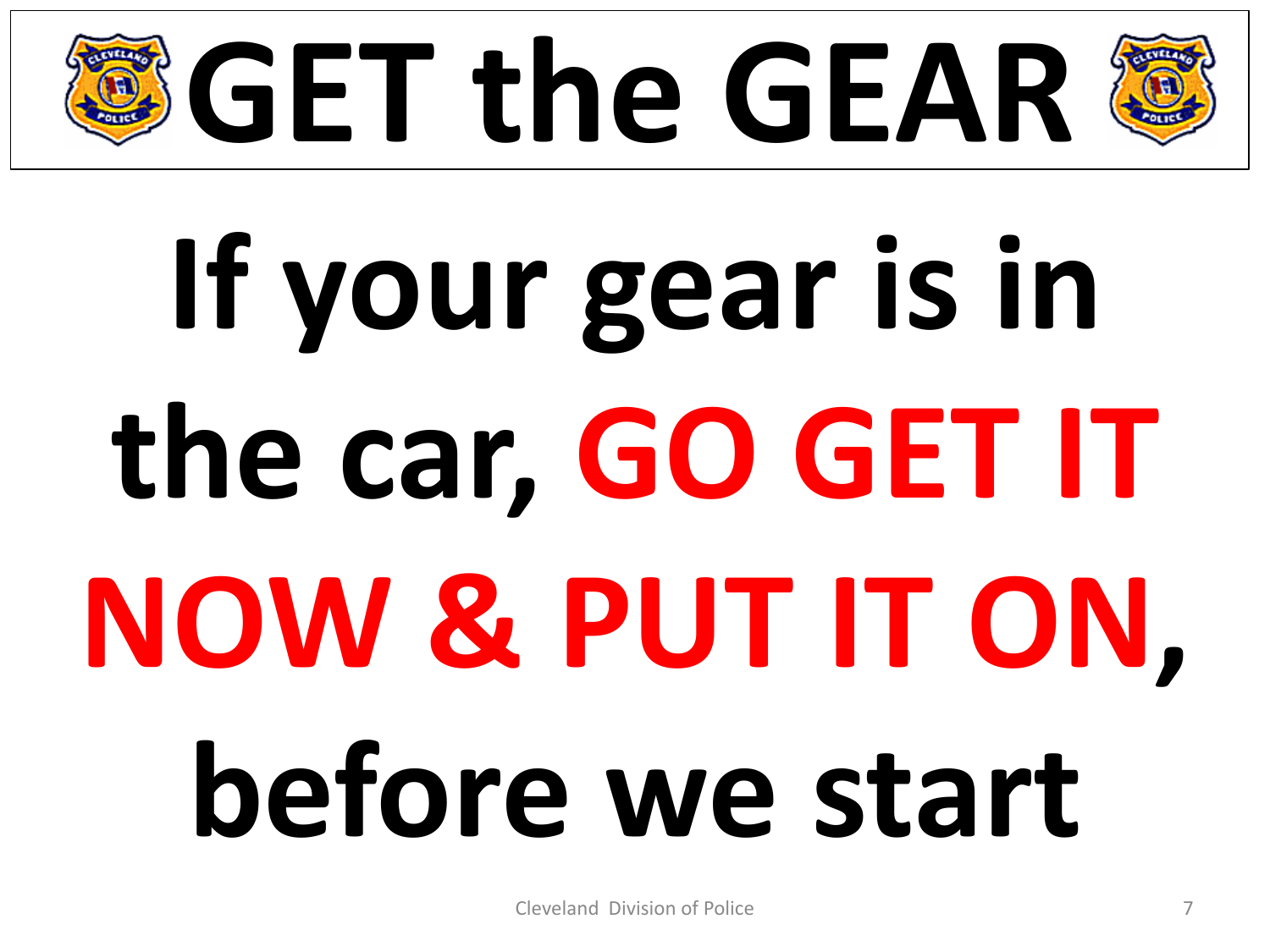





# **ALL weapons will**  be cleared on the **firing line at the same time.**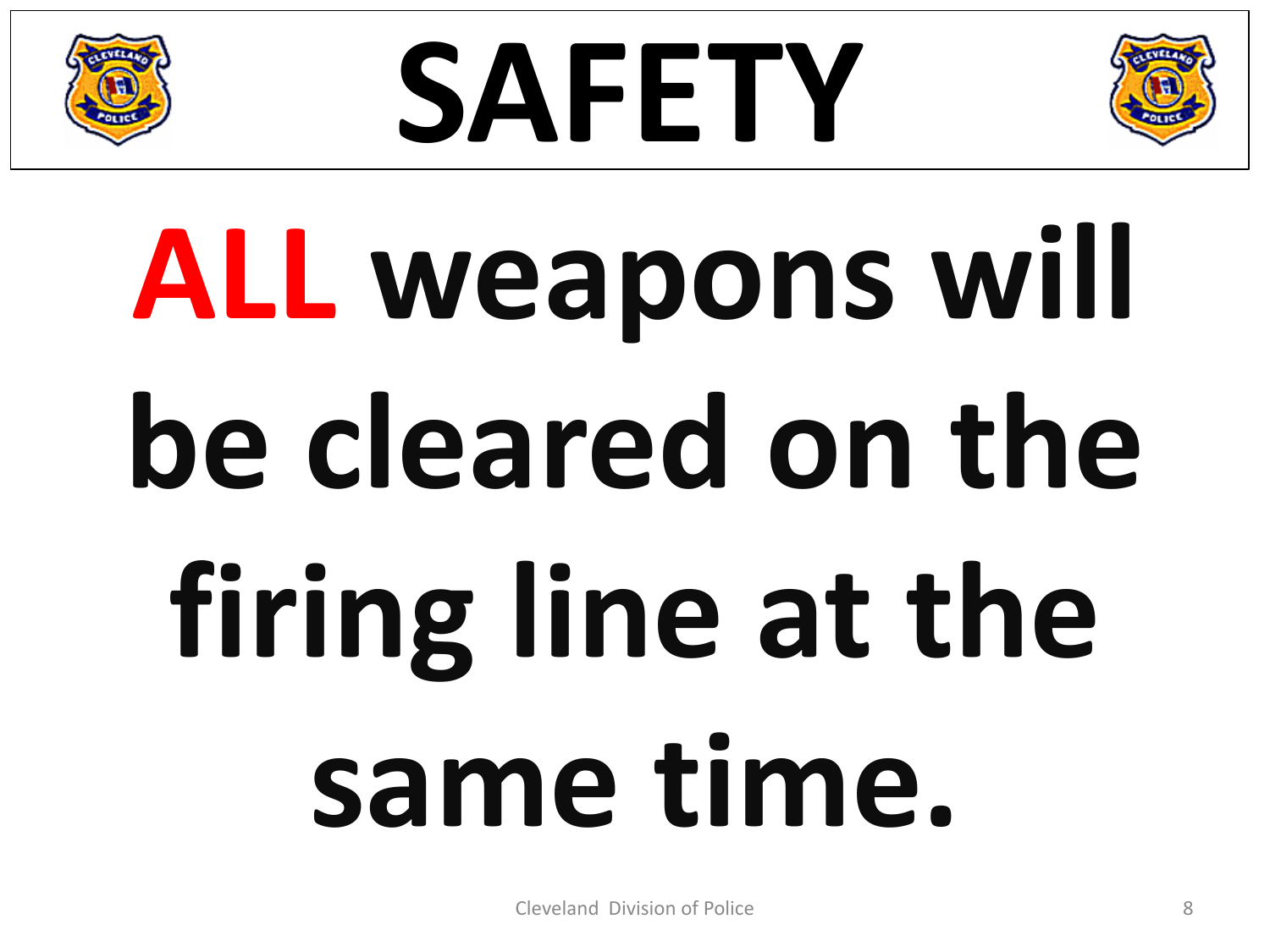





# **Do NOT handle any firearms!**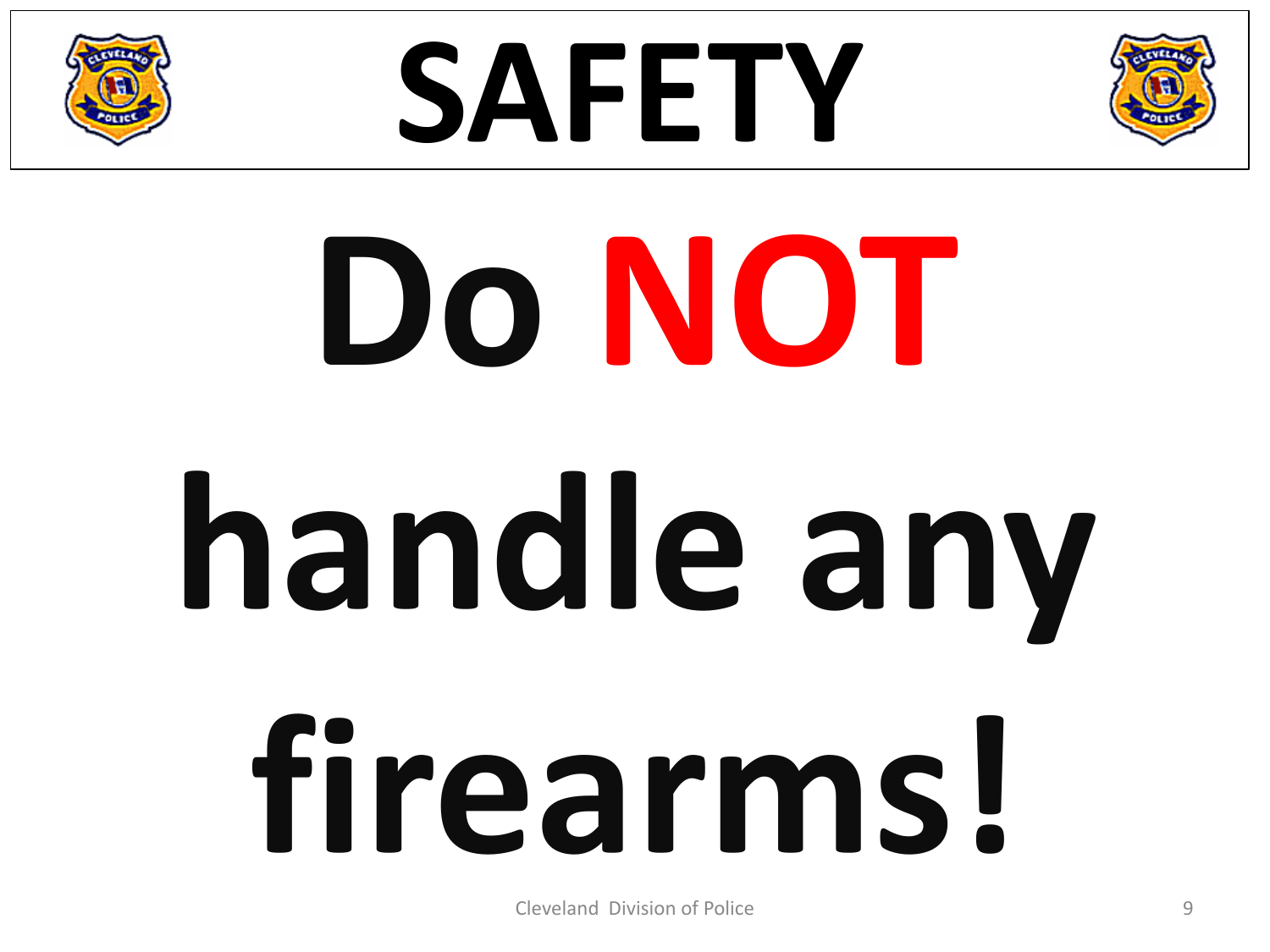





# **ALL weapons will**  be cleared on the **firing line at the same time.**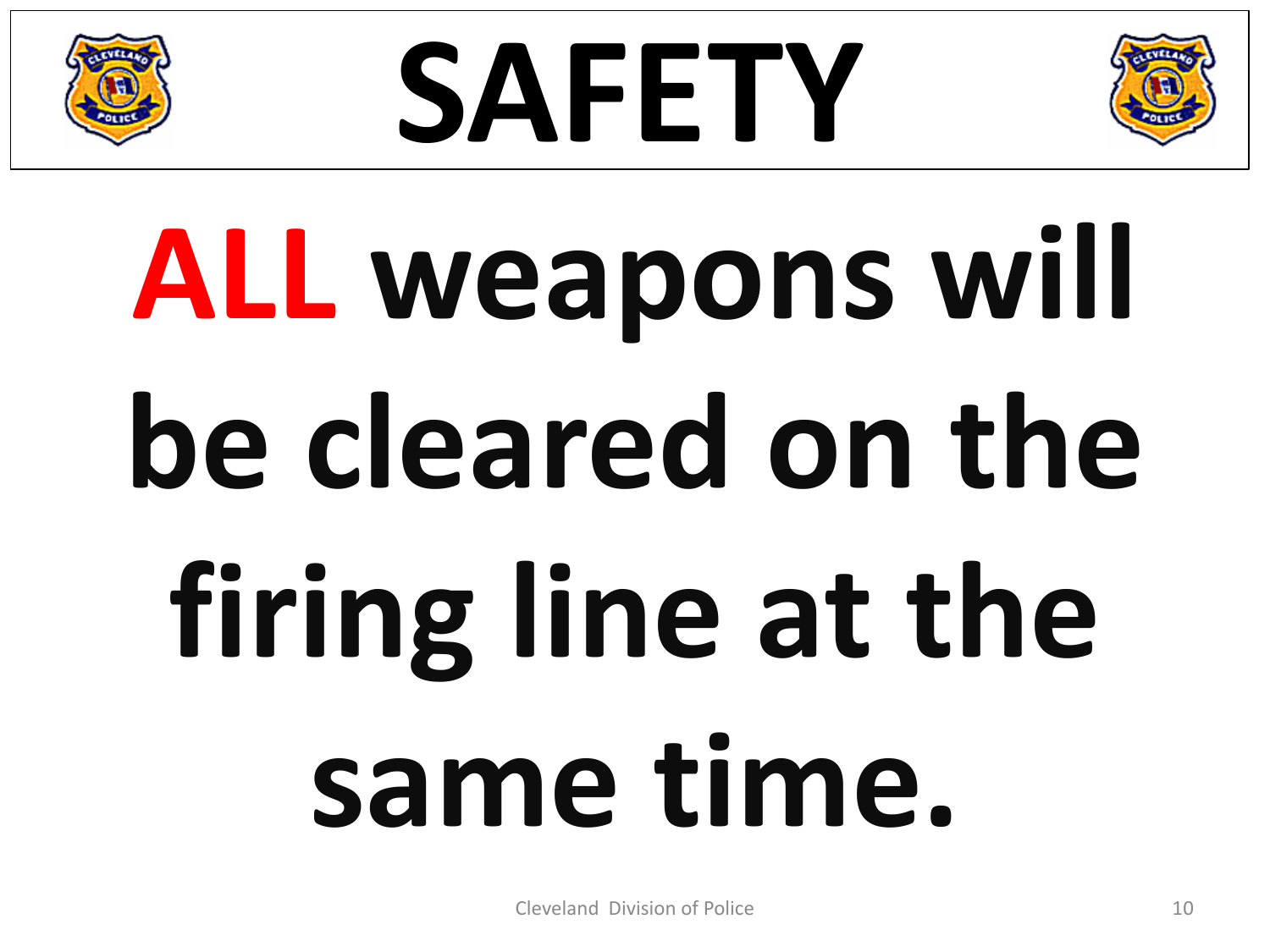





# **Please make sure you SIGN-IN. BOTH the Sign-in Sheet & the Book!**